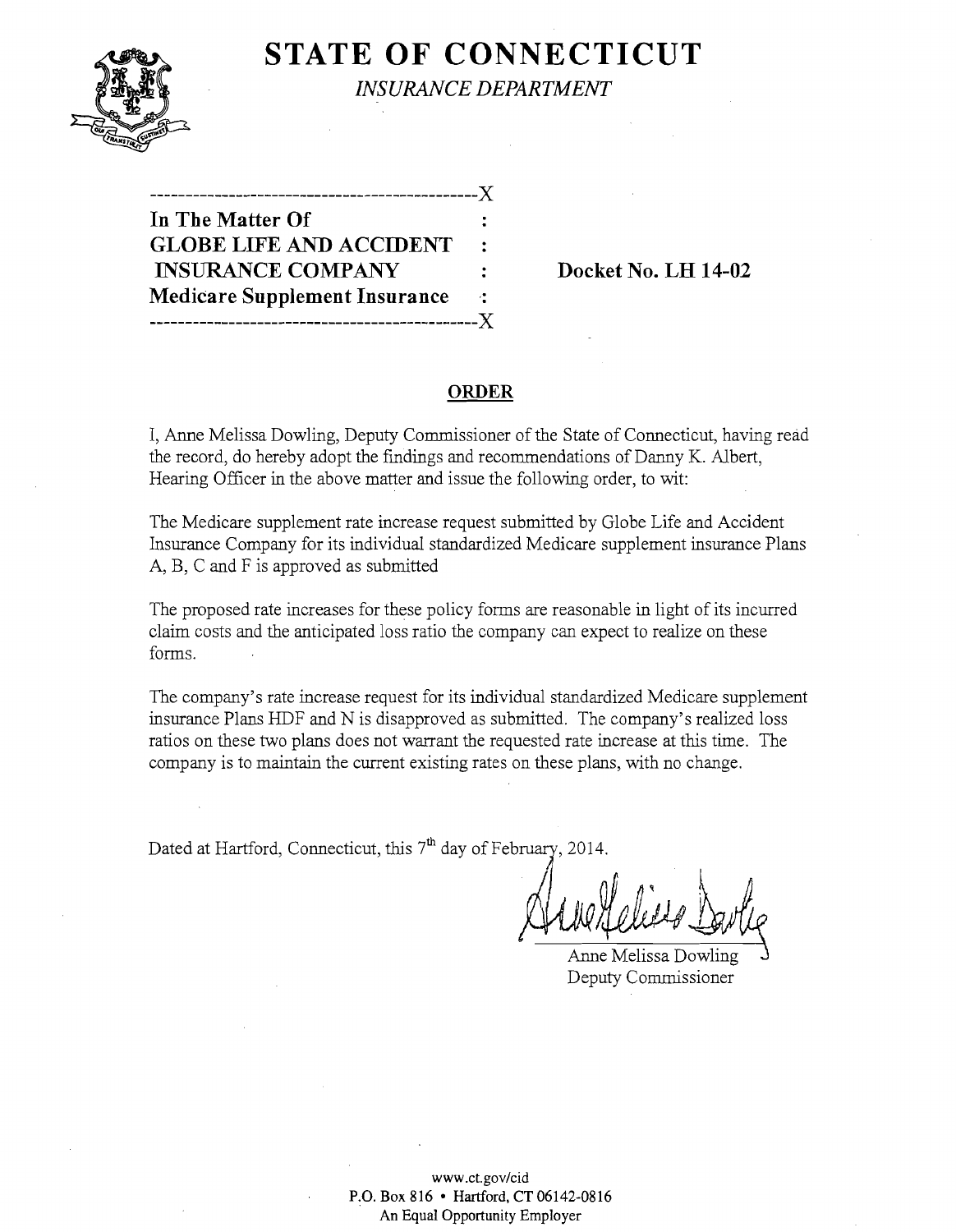# **STATE OF CONNECTICUT**

*INSURANCE DEPARTMENT* 

**----------------------------------------------)( In The Matter Of: GLOBE LIFE AND ACCIDENT** : Docket No. LH 14-02 **INSURANCE COMPANY Medicare Supplement Insurance ----------------------------------------------)(** 

# **PROPOSED FINAL DECISION**

# 1. INTRODUCTION

The Insurance Commissioner of the State of Connecticut is empowered to review rates charged for individual and group Medicare supplement policies sold to any resident of this State who is eligible for Medicare.' The source for this regulatory authority is contained in Chapter 700c and Section 38a-495a of the Connecticut General Statutes.

After due notice a hearing was held at the Insurance Department in Hartford on January 28,2014 to consider whether or not the rate increase requested by Globe Life and Accident Insurance Company on its individual standardized Medicare supplement business should be approved.

No one from the general public attended the hearing.

No representatives from Globe attended the hearing.

The hearing was conducted in accordance with the requirements of Section 38a-474, Connecticut General Statutes, the Uniform Administrative Procedures Act, Chapter 54 of the Connecticut General Statutes, and the Insurance Department Rules of Practice, Section 38a-8-1 et seq. of the Regulations of Connecticut State Agencies.

A Medicare supplement (or Medigap) policy is a private health insurance policy sold on an individual or group basis which provides benefits that are additional to the benefits provided by Medicare. For many years Medicare supplement policies have been highly regulated under both state and federal law to protect the interests of persons eligible for Medicare who depend on these policies to provide additional coverage for the costs of health care.

Effective December 1, 2005, Connecticut amended its program of standardized Medicare supplement policies in accordance with Section 38a-495a of the Connecticut General Statutes, and Sections 38a-495a-l through 38a-495a-21 of the Regulations of Connecticut Agencies. This program, which conforms to federal requirements, provides that all insurers offering Medicare supplement policies for sale in the state must offer the basic "core" package of benefits known as Plan A. Insurers may also offer anyone or more of eleven other plans (Plans B through N).

> www.ct.gov/cid P.O. Box 816 • Hartford, CT 06142-0816 An Equal Opportunity Employer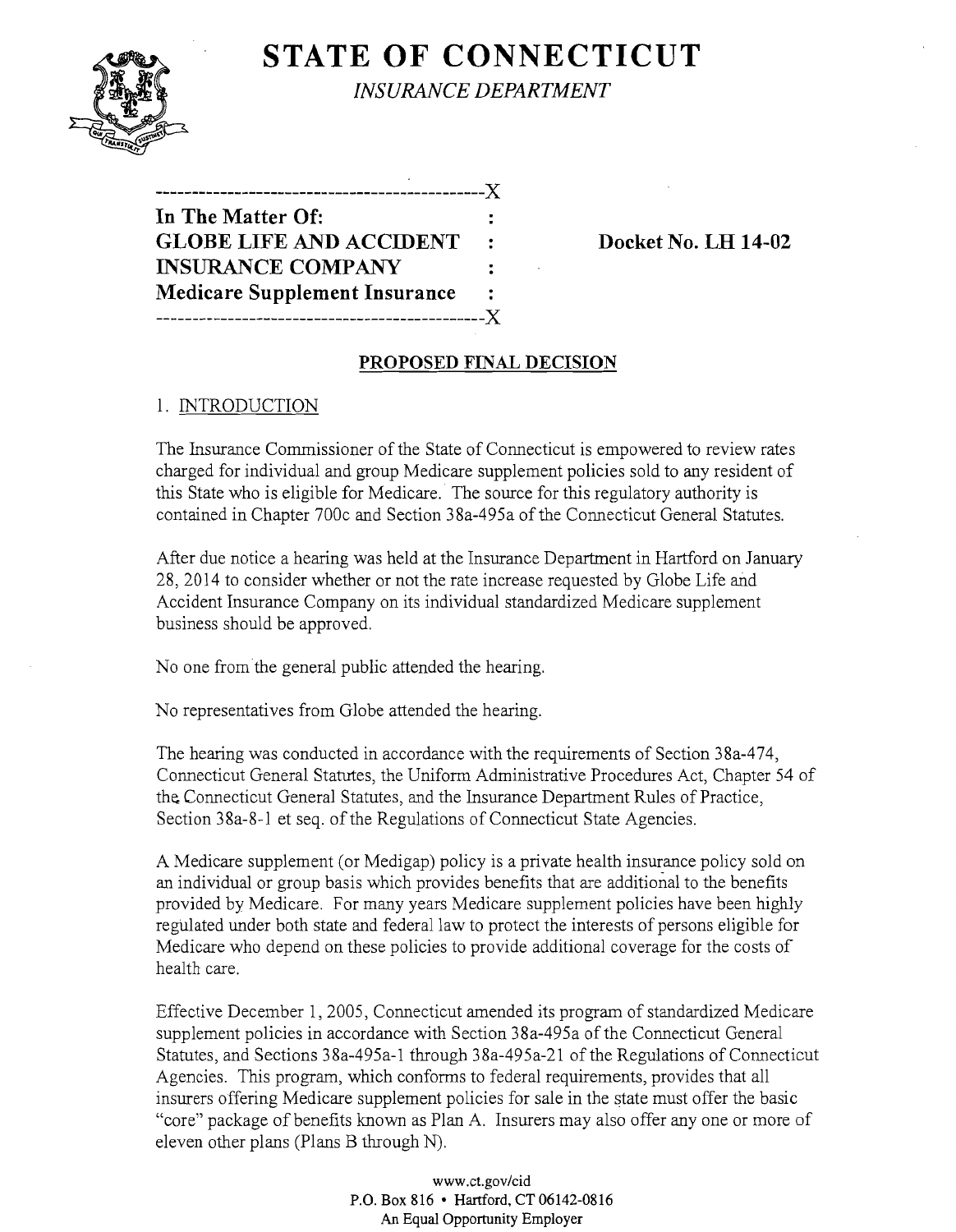Effective January 1,2006, in accordance with Section 38a-495c of the Connecticut General Statutes (as amended by Public Act 05-20) premiums for all Medicare supplement policies in the state must use community rating. Rates for Plans A through N must be computed without regard to age, gender, previous claims history or the medical condition of any person covered by a Medicare supplement policy or certificate.

The statute provides that coverage under Plan A through N may not be denied on the basis of age, gender, previous claims history or the medical condition of any covered person. Insurers may exclude benefits for losses incurred within six months from the effective date of coverage based on a pre-existing condition.

Effective October 1, 1998, carriers that offer Plan B or Plan C must make these plans as well as Plan A, available to all persons eligible for Medicare by reason of disability.

Insurers must also make the necessary arrangements to receive notice of all claims paid by Medicare for their insureds so that supplemental benefits can be computed and paid without requiring insureds to file claim forms for such benefits. This process of direct notice and automatic claims payment is commonly referred to as "piggybacking" or "crossover".

Sections 38a-495 and 38a-522 of the Connecticut General Statutes, and Section 38a-495a-l0 of the Regulations of Connecticut Agencies, state that individual and group Medicare supplement policies must have anticipated loss ratios of 65% and 75%, respectively. Under Sections 38a-495-7 and 38a-495a-l0 of the Regulations of Connecticut Agencies, filings for rate increases must demonstrate that actual and expected losses in relation to premiums meet these standards, and anticipated loss ratios for the entire future period for which the requested premiums are calculated to provide coverage must be expected to equal or exceed the appropriate loss ratio standard.

Section 38a-473 of the Connecticut General Statutes provides that no insurer may incorporate in its rates for Medicare supplement policies factors for expenses that exceed 150% of the average expense ratio for that insurer's entire written premium for all lines of health insurance for the previous calendar year.

### II. **FINDING OF FACT**

After reviewing the exhibits entered into the record of this proceeding, and utilizing the experience, technical competence and specialized knowledge of the Insurance Department, the undersigned makes the following findings of fact:

- 1. Globe Life and Accident Insurance Company has requested an 8% rate increase for individual standardized Medicare supplement policy forms GMSA, GMSB, GMSC, GMSF, GMSHDFI0 and GMSNI0.
- 2. As of third quarter 2013, the following are in-force policy counts in Connecticut and on a nationwide basis:

| Plan |     | Nationwide |
|------|-----|------------|
| A    | 29  | 26         |
| B    | 18  | 213        |
|      | 113 |            |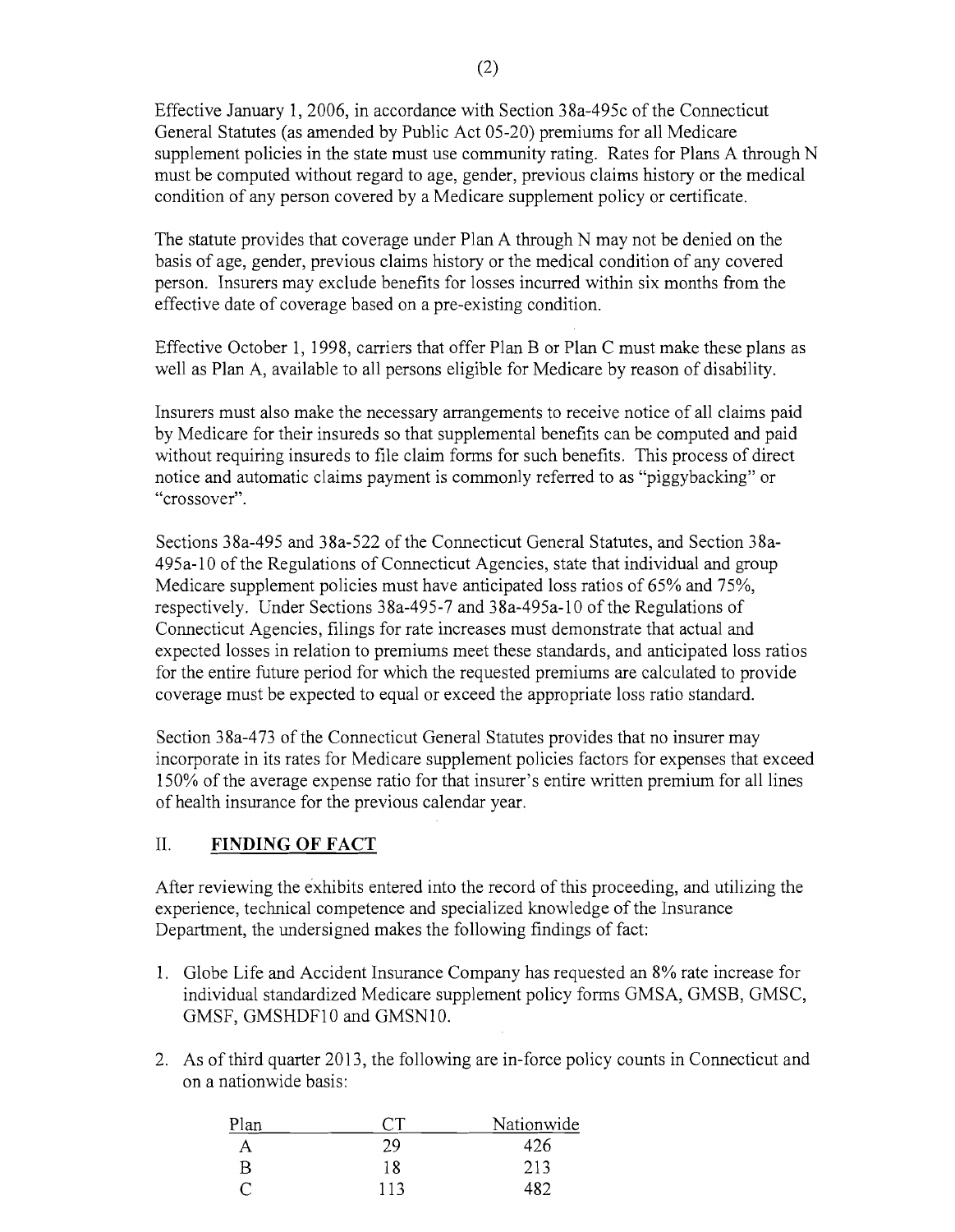| F          | 305 | 2,798 |
|------------|-----|-------|
| <b>HDF</b> |     |       |
| N          |     |       |
| Total      | 476 | 3,933 |

- 3. The proposed rates are expected to satisfy the Connecticut statutory loss ratio of 65% required of individual Medicare supplement forms.
- 4. Globe Life and Accident Insurance Company has conformed to subsection (e) of section 38a-495c, C.G.S. regarding the automatic claims processing requirement.
- 5. The 2012, 2013 (through September), and inception-to-date loss ratios, on a nationwide basis, for each Plan are as follows:

| Plan          | 2012    | 2013    | Inception |
|---------------|---------|---------|-----------|
| A             | 87.2%   | 89.1%   | 80.4%     |
| B             | 87.9%   | 76.9%   | 88.5%     |
| $\mathcal{C}$ | 78.9%   | 89.8%   | 88.2%     |
| F             | 80.6%   | 86.7%   | 80.8%     |
| HDF           | n/a     | 31.2%   | 31.2%     |
| N             | $0.0\%$ | $3.2\%$ | 2.6%      |

6. The 2012, 2013 (through September), and inception-to-date loss ratios, on a Connecticut specific basis, for each Plan are as follows:

| Plan       | 2012   | 2013   | Inception |
|------------|--------|--------|-----------|
| А          | 87.2%  | 112.0% | 84.7%     |
| В          | 146.9% | 83.3%  | 120.5%    |
| $\subset$  | 92.7%  | 99.2%  | 110.5%    |
| F          | 81.2%  | 86.3%  | 85.8%     |
| <b>HDF</b> | n/a    | 31.2%  | 31.2%     |
| N          | n/a    | n/a    | n/a       |

- 7. Globe Life and Accident Insurance Company's 2014 Medicare supplement rate filing proposal is in compliance with the requirements ofregulation 38a-474 as it applies to the contents of the rate submission as well as the actuarial memorandum.
- 8. The last rate increase approved was 8% for Plans A, B, C and F in January of 2013. High deductible Plan F has never had a previous increase and Plan N had a 5% increase approved in March of 2013.

#### III. RECOMMENDATION

The undersigned recommends that the proposed rate increases for Plans A, B, C and F be approved as submitted. These rate changes are reasonable in relationship to the benefits, estimated claim costs and the anticipated loss ratios the company expects to realize on these policies in the future.